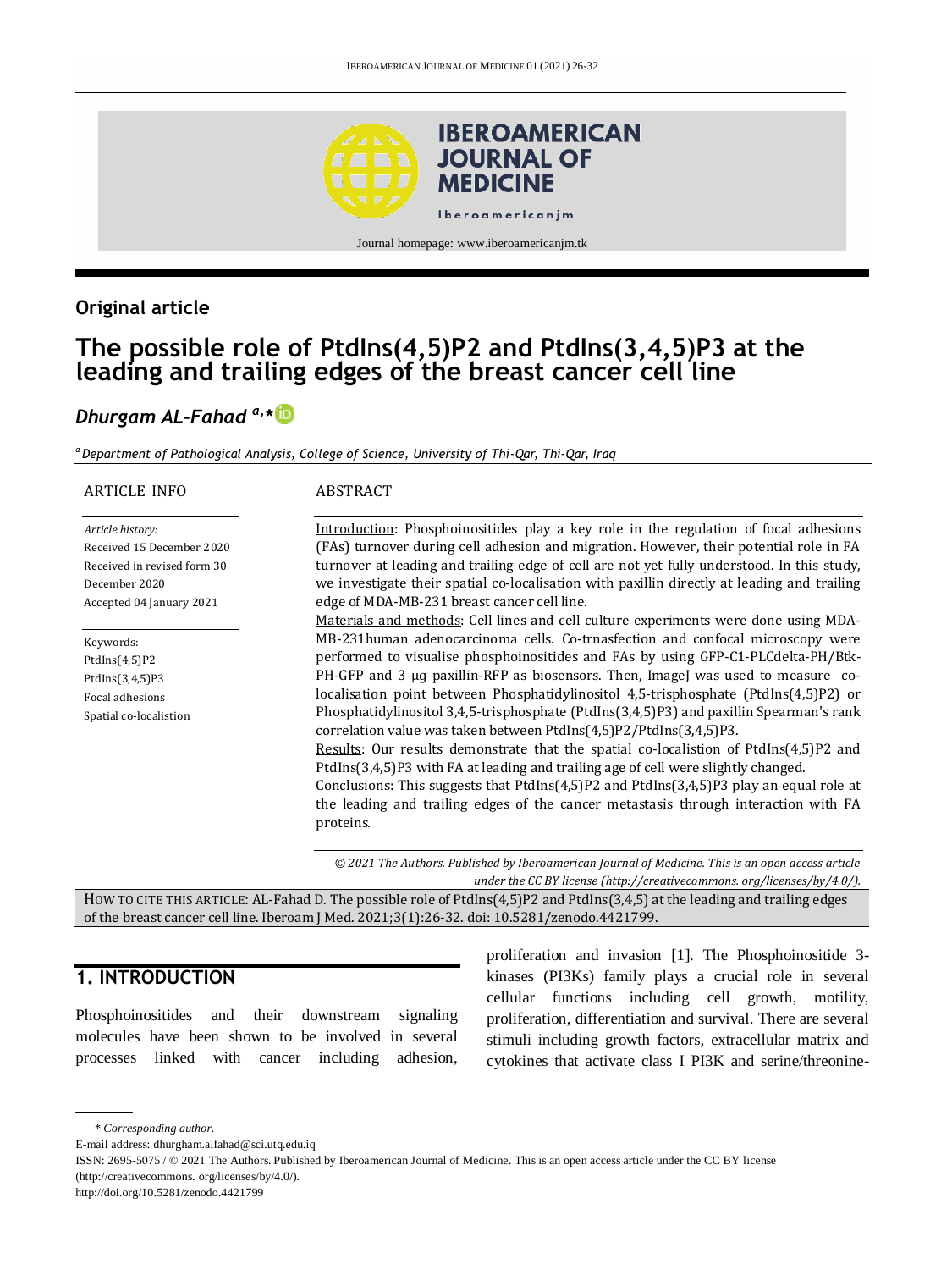specific protein kinase Akt signalling complexes [2]. Then, PI3K produces PtdIns(3,4,5)P3 which in turns activate Akt, PDK1 and cytosolic proteins that implicated in the regulation of cancer cell migration [3]. The PI3K–Akt– mTOR (Mammalian target of rapamycin) pathway is often activated in cancer. PDK1 activates Akt and then Akt activates mTOR[3]. Phospholipases C (PLCs) are stimulated by extracellular stimuli including neurotransmitters, growth factors and hormones [4]. Lysophosphatidic acid (LPA) induces the generation of PI3P through activation of a class II PI3K (PI3K-C2β). Both PI3P and PI3K-C2β are implicated in LPA-mediated cell migration [5]. The PI3K Class IB isoform p110γ is overexpressed in human pancreatic cancer tissues [6] and p110α is also overexpressed in breast, ovarian and colon cancer [7-10]. PTEN is frequently mutated in cancer and participates in oncogenesis through changing the level of PtdIns(3,4,5)P3 [11, 12].

Spatial and temporal organisation of Phosphatidylinositol 3,4,5-trisphosphate; PtdIns(3,4,5)P3, Phosphatidylinositol 4,5-trisphosphate; PtdIns (4,5)P2 are involved in the activation of many proteins [13]. PtdIns(4,5)P2 and PtdIns(3,4,5)P3 have the ability to participate in the regulation of dynamic functions of the membrane and cell shape through the control of FAs between cytoskeleton and plasma membrane [2, 13-15]. During FA formation many kinases are recruited to FA sites, such as PIP5Kγ90 which generates PtdIns(4,5)P2 pools in cell membranes [16-19]. PtdIns(4,5)P2 synthesis in the cell membrane recruits many kinases to the cell membrane which are implicated in the regulation of FA turnover [18]. PtdIns(4,5)P2 also increases in the binding between FAs and integrin during the assembly process [18, 20-22]. PtdIns(3,4,5)P3 also plays a role in the regulation of FA turnover through restructuring of FAs via association with α-actinin and deactivation of the interaction between αactinin and β-integrin [23, 24].

# **2. MATERIALS AND METHODS**

#### **2.1. ETHICS**

This study was approved to be conducted under the legislations and in agreement with the guidelines and regulations of the committee of experiments of the school of biomedical sciences, University of Reading.

#### **2.2. CELL LINES AND CELL CULTURE**

Experiments were done using MDA-MB-231(ATCC®

HTB-26™) human adenocarcinoma cells were obtained from the American Type Culture Collection (ATCC, Manassas, VA). The Mycoplasma kit (Cat No. K1-0210, EZ-PCR™) Mycoplasma Test Kit, 20 assays, Project.A3088606 was used to test the MDA-MB-231 cells. The cells were transferred into 10ml of DMEM (Gibco<sup>®</sup>) supplemented with 10% (v/v) fetal bovine serum (FBS, Gibco), 5ml of 20 mM L-glutamine (100X, Gibco) and 5ml of 1% v/v Penicillin/Streptomycin (10,000 units/ml, 10,000μg/ml, Gibco), and spun at 200g for 5 minutes. The MDA-MB-231 cells were grown in T75 flasks. MDA-MB-231 cells were passaged each for three days and sometimes longer depending on the confluence of the cells and the type of experiment. After disposal of old media the cells were washed with 10ml of Dulbecco's phosphate buffered saline (PBS, without calcium chloride and magnesium chloride, Sigma) once. The cells were then trypsinized with 2ml of 0.05% Trypsin-EDTA (1X, Gibco) in the humidified environment of 5%  $CO<sub>2</sub>/95%$  air at 37<sup>°</sup>C for 3-5 minutes. After detaching the cells 5ml of fresh culture media was added and suspended to quickly inactivate the trypsin. The cell suspension was mixed well to ensure single cell separation. To count cells a haemocytometer was used after cells were washed and suspended. A clean glass cover-slip was fixed on top of haemocytometer. 25μl of cell suspension was pipetted and placed at one edge of the coverslip and flow through the empty chamber. The cells were then counted in four large corners squares under microscope.

#### **2.3. CO-TRANSFECTION AND LIVE CELL IMAGING**

Collagen (BD Bioscience® , Entrez Gene ID: 84352, 29393) was prepared using 4.41mg/ml chilled rat tail type 1 nonpepsinzed collagen and mixed with DMEM (100µL/mL) in the sterilised tube in the culture hood. 15-20µL of NaOH was added (pH normalized to 7.0) drop by drop on collagen/DMEM mixture until the colour changed to pink. The chilled culture media was added into the collagen/DMEM mixture to make the final required amount. These steps were prepared on ice in the culture hood and bubbles in solution were avoided. 100μl of the mixture was poured into ibidi glass bottom dishes then spread to cover the dish. The dishes were incubated at 5%  $CO<sub>2</sub>/95%$  humidified air environment at 37 $C<sup>o</sup>$  initially for 30 minutes. The dishes were seeded with 1 x 105 MDA-MB-231 or MCF7 cells for 24 hour at 70% confluence before transfection. The next day, GFP-C1-PLCdelta-PH (Addgene (Plasmid #21179)/Btk-PH-GFP (Addgene (Plasmid #51463) and 3µɡ paxillin-RFP (Addgene) were added in 100µl of serum-free media in labelled eppendorf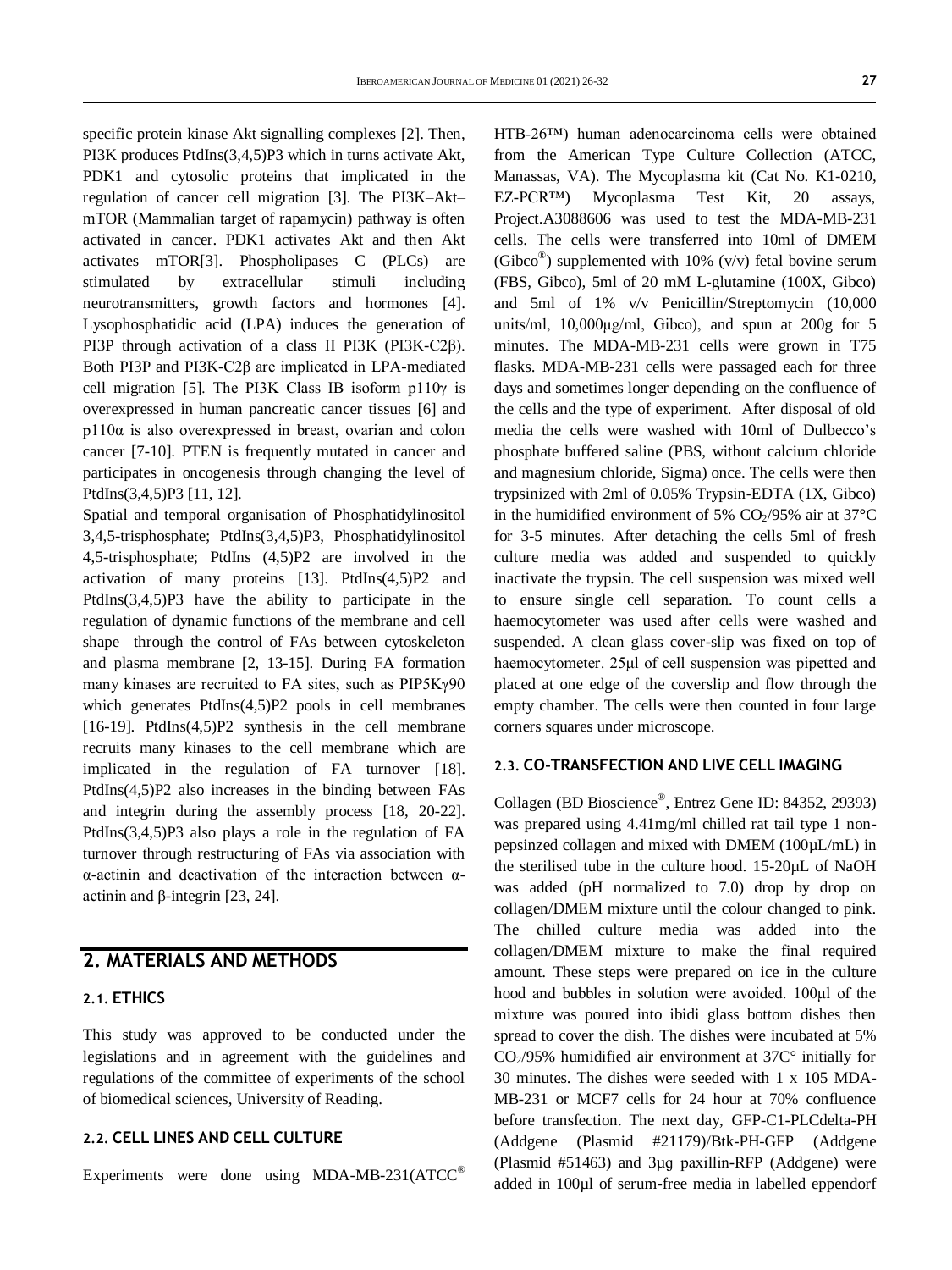tubes. 6µl Polyethylenimine (PEI) transfection reagent (Sigma Aldrich® , CAS Number: 9002-98-6) was then added to each labelled tube then immediately mixed by vortex for 10 seconds. The labelled tubes were incubated for 15 minutes in the culture hood. The GFP/RFP /PEI mixture was added into each dish containing 2ml of complete media. The dishes were swirled gently and incubated overnight. The ibidi dish was put in the confocal chamber and connected to  $CO<sub>2</sub>$  and warmed at 37 $^{\circ}$ C. The 488nm and 568nm channels of confocal microscopy were used and laser intensity and exposure time were adjusted to visualise PtdIns(4,5)P2 or PtdIns(3,4,5)P3 and paxillin.

(fibronectin 20µg/ml and collagen 2mg/ml) and transfected with Btk-PH-GFP or mCherry and PLC $\delta$ 1-PH-GFP or mCherry, and then fixed with paraformaldehyde. Later, the cell were incubated with an anti-paxillin monoclonal antibody, and then stained with Alexa Fluor secondary antibody. The co-localisation values between PtdIns(4,5)P2 or PtdIns(3,4,5)P3 and paxillin were measured by ImageJ at both the leading and trailing edges, through selecting the regions of interest (ROI) of PtdIns(4,5)P2 or PtdIns(3,4,5)P3. The reverse co-localisation value between paxillin and PtdIns(4,5)P2 or PtdIns(3,4,5)P3 was also measured by ImageJ at the leading and trailing edges,

| Table 1. Co-localisation between PtdIns(4,5)P2 and paxillin at the leading and trailing edge on collagen and fibronectin |                                |                                 |                |                 |  |  |  |
|--------------------------------------------------------------------------------------------------------------------------|--------------------------------|---------------------------------|----------------|-----------------|--|--|--|
|                                                                                                                          | <b>PIP2/paxillin (leading)</b> | <b>PIP2/paxillin (trailing)</b> | Paxillin/PIP2  | Paxillin/PIP2   |  |  |  |
|                                                                                                                          | edge)                          | edge)                           | (leading edge) | (trailing edge) |  |  |  |
| Collagen                                                                                                                 | $0.60 + 0.05$                  | $0.56 + 0.02$                   | $0.64 + 0.03$  | $0.62 + 0.02$   |  |  |  |
| <b>Fibronectin</b>                                                                                                       | $0.57+0.06$                    | $0.51 + 0.0.5$                  | $0.60 + 0.05$  | $0.56 + 0.03$   |  |  |  |

*Values are expressed as mean±SD.*

#### **2.4. CO-LOCALISATION ANALYSIS**

PtdIns(4,5)P2 or PtdIns(3,4,5)P3 and FAs the images were taken. ImageJ was used to measure co-localisation point between PtdIns(4,5)P2 or PtdIns(3,4,5)P3 and paxillin Spearman's rank correlation value was taken between PtdIns(4,5)P2 /PtdIns(3,4,5)P3.

#### **2.5. STATISTICAL ANALYSIS**

GraphPad Prism 5 software (GraphPad Software, San Diego, CA) was used for three independent experiments in triplicate  $(n=3)$ , and P values  $\lt 0.05$  were considered statistically significant by one-way analysis of variance after Dunn's multiple comparisons for three or more variables.

through selecting the ROI of paxillin (Figure. 1).Colocalisation value at the leading edge was slightly higher than training edges but not significantly and reverse colocalisation was similar to regular co-localisation. The colocalisation values of PtdIns(4,5)P2 with paxillin on collagen at the leading and trailing edge were  $0.60\pm0.05$ and 0.56±0.02, respectively, and reverse co-localisation values at the leading and trailing edge were  $0.64 \pm 0.03$  and 0.62±0.02, respectively (Figure 2). The co-localisation values of PtdIns(4,5)P2 with paxillin on fibreonectin at the leading and trailing edge were  $0.57\pm0.06$  and  $0.51\pm0.05$ , respectively, and reverse co-localisation values at the leading and trailing edge were  $0.60\pm0.05$  and  $0.56\pm0.03$ , respectively (Figure 2), as summarised in Table 1.

The co-localisation values of PtdIns(3,4,5)P3 with paxillin on collagen at the leading and trailing edge were 0.49±0.16 and 0.43±0.05, respectively, and reverse co-localisation

| Table 2. Co-localisation between PtdIns(3,4,5)P3 and paxillin at the leading and trailing edge on collagen and fibronectin |                                |                                 |                |                 |  |  |
|----------------------------------------------------------------------------------------------------------------------------|--------------------------------|---------------------------------|----------------|-----------------|--|--|
|                                                                                                                            | <b>PIP3/paxillin (leading)</b> | <b>PIP3/paxillin (trailing)</b> | Paxillin/PIP3  | Paxillin/PIP3   |  |  |
|                                                                                                                            | edge)                          | edge)                           | (leading edge) | (trailing edge) |  |  |
| Collagen                                                                                                                   | $0.49 + 0.16$                  | $0.43 + 0.05$                   | $0.52+0.13$    | $0.46 + 0.08$   |  |  |
| <b>Fibronectin</b>                                                                                                         | $0.56 + 0.10$                  | $0.56 + 0.16$                   | $0.61 + 0.08$  | $0.44 + 0.15$   |  |  |

*Values are expressed as mean±SD.*

### **3. RESULTS**

#### **3.1. SPATIAL REGULATION OF PTDINS(3,4,5)P3 AND (PTDINS(4,5)P2) WITHIN A SINGLE FA AT THE LEADING AND TRAILING EDGES OF THE CELL**

MDA-MB-231 cells were seeded on different surfaces

values at the leading and trailing edge were  $0.52 \pm 0.13$  and 0.46±0.08, respectively (Figure 3). The co-localisation values of PtdIns(3,4,5)P3 with paxillin on fibronectin at the leading and trailing edge were 0.56±0.10 and 0.56±0.16, respectively, and reverse co-localisation values at the leading and trailing edge were  $0.61\pm0.08$  and  $0.44\pm0.15$ , respectively (Figure 3), as summarised in Table 2.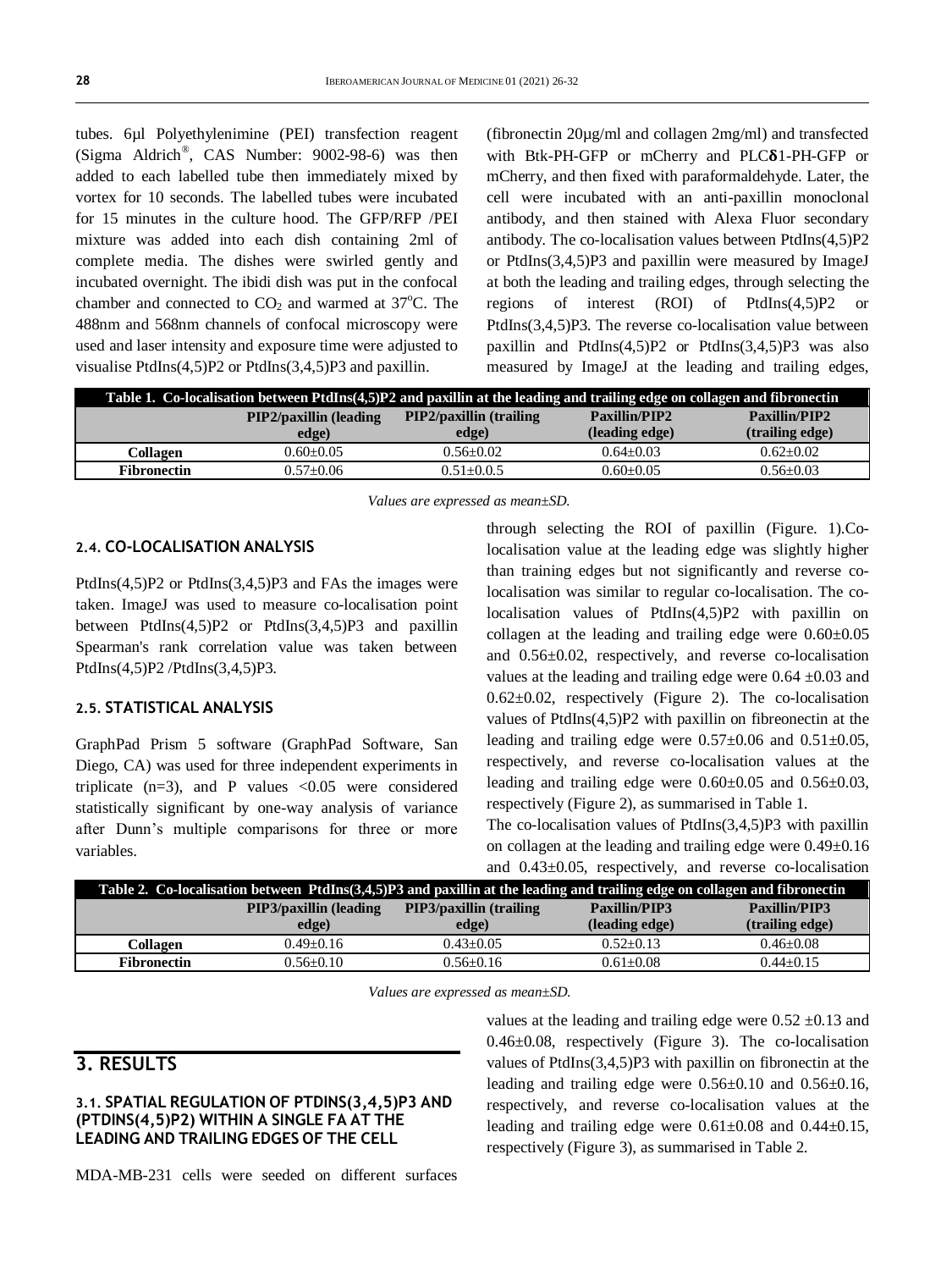

*Figure 1: Spatial co-localisation between PtdIns(4,5)P2/ PtdIns(3,4,5)P3 and paxillin at the leading and trailing edges of MDA-MB-231 cells on variety of surfaces .Cells were plated on collagen 2mg/ml and co-transfected with PLC□1-PH-GFP/ Btk-PH-GFP (green )then fixed and immunostained for paxillin (red). The spatial interaction between PtdIns(4,5)P2/ PtdIns(3,4,5)P3 and paxillin*  was measured through selection ROI at the leading and trailing edges of the cell. The highlighted areas show a magnification of *spatial co-localisation region between PtdIns(4,5)P2/ PtdIns(3,4,5)P3and pxillinat the leading and trailing edges. Representative picture is shown.*

## **4. DISCUSSION**

The aim of this paper was to investigate the spatial colocalistion between PtdIns(4,5)P2/ PtdIns(3,4,5)P3 and FAs. In order to study the spatial organisation between PtdIns(4,5)P2/PtdIns(3,4,5)P3 and FAs it is important to use co-transfection experiments. The measurement of strength of spatial co-localisation between two molecules ranged from 1 to -1. The co-localisation values can express the strength degree of co-localisation between proteins, such as if the value range from 0.1-0.19 very weak, 0.20- 0.39 weak, 0.40-0.59 moderate, 0.60-0.79 strong and 0.80- 1 very strong [25-27].

Previous studies have shown that spatio-temporal distribution of FAs and both PtdIns(4,5)P2 and PtdIns(3,4,5)P3 and their second messengers at the leading edge play roles in recruiting many proteins to leading edge.

The enzymes responsible for the production of these lipids are different in terms of their concentrations at the front and rear of the cell; therefore, they are distributed unequally in the cell membrane [28-31]. However, our data showed that PtdIns(4,5)P2/ PtdIns(3,4,5)P3 were equally distributed at leading and trailing edges of MDA-MB-231 cells (Figure 1). The co-localisation and reverse colocalisation between PtdIns(4,5)P2/PtdIns(3,4,5)P3 and FA were measured at the leading and trailing edges of the cell by selecting the region of interest (ROI) for PtdIns(4,5)P2/PtdIns(3,4,5)P3 and FA. In other words, the ROI of PtdIns(4,5)P2/PtdIns(3,4,5)P3 was selected and its localisation with FA was measured which is called regular localisation analysis. The ROI of paxillin was selected and its localisation with PtdIns(4,5)P2/PtdIns(3,4,5)P3 was measured which is called reverse localisation analysis. Our Data showed moderate co-localisation, but the colocalisation value at the leading edge was slightly higher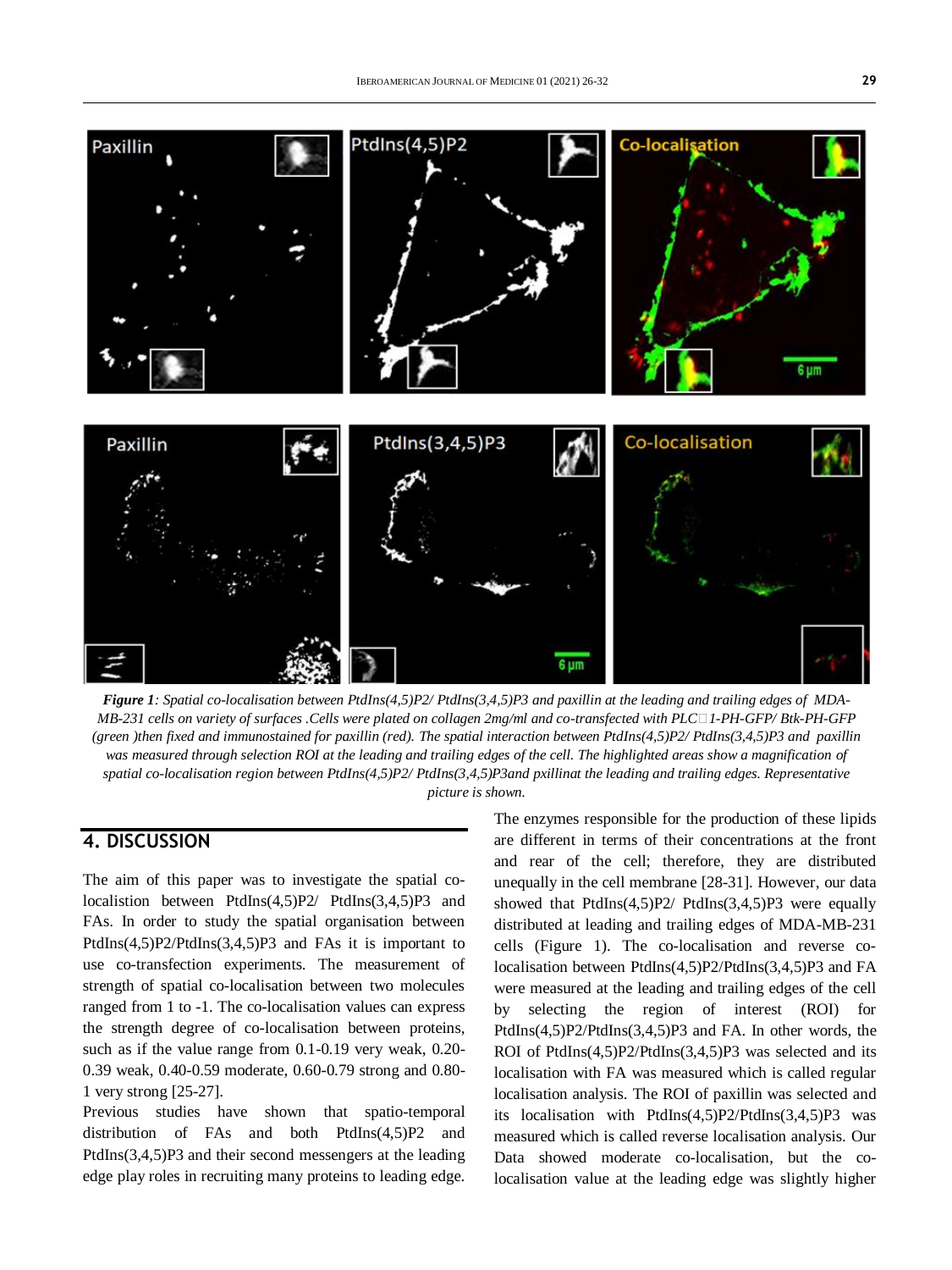

*Figure 2: Quantification of spatial co-localisation between PtdIns(4,5)P2and paxillin at the leading and trailing edges. Spearman's (rho) correlation coefficient analysis was used to measure a co-localisation value between PtdIns(4,5)P2and paxillin at the leading and trailing edges. A) On fibronectin: Co-localisation and reverse co-localisation values between PtdIns(4,5)P2 and paxillin were moderate co-localisation. A) On collagen:Co-localisation and reverse co-localisation values between PtdIns(4,5)P2and paxillin were moderate colocalisation. Statistical analysis was performed by One-way ANOVA with Tukey's Multiple Comparison Test, nonsignificant differences between co-localisation values at P≤0.05. Data are a representative of the means±SD of three independent experiments in which n=10 cells were measured, and number of a single FA=10 for each cell.* 

than trailing edge but was not significant (Figures 2 and 3). The reverse co-localisation was similar to regular colocalisation (Figures 2 and 3). The implications of these results that PtdIns(3,4,5)P3 are equally distributed at the leading and trailing edge of the cell. It can be said that PtdIns(3,4,5)P3 are interacted and involved within FAs at the leading and trailing edge of the cell.

There are several reasons why the reverse co-localisation was measured. First, FAs and PtdIns(4,5)P2 and PtdIns(3,4,5)P3might have different distribution areas at the leading and trailing edge of cell, which could have given them different roles. Second, a single FA is very small in size compared to the PtdIns(4,5)P2 and PtdIns(3,4,5)P3domains in the cell membrane. So, a single FA can entirely be localised within PtdIns(4,5)P2 or PtdIns(3,4,5)P3domains in the cell membrane, this might have a different localization value. Third, the Spearman correlation requires a measurement of the co-localisation and reverse co-localisation between two variables using fluorescence microscope images. The advantages of Spearman's rank correlation are as follows: it is monotonic association and does not require assumptions. It uses when the data makes Pearson coefficient correlation (PCC) unwanted or misguiding. It uses ranks data, and measures the strength degree of co-localisation between two



*Figure 3: Quantification of spatial co-localisation between PtdIns(3,4,5)P3and paxillin at the leading and trailing edges. Spearman's (rho) correlation coefficient analysis was used to measure co-localisation value between PtdIns(3,4,5)P3and paxillin at the leading and trailing edges A) On fibronectin: Co-localisation and Reverse co-localisation values between PtdIns(3,4,5)P3and paxillin were moderate co-localisation. B) On collagen: Co-localisation and Reverse co-localisation values between PtdIns(3,4,5)P3and paxillin were moderate co-localisation. Statistical analysis was performed by Oneway ANOVA with Tukey's Multiple Comparison Test, nonsignificant difference between co-localisation values at P≤0.05.Data are a representative of the means±SD of three independent experiments in which n=10 cells were measured, and number of a single FA=10 for each cell.*

molecules. So, this statistical method is more understandable in measuring fluorescence intensity when compared to others.

The limitations of using the confocal microscopy in measurment of spatial co-localistion are some inability to visualise the fine details of lipids due to diffraction limit [32]. So, the Photo-activated localization microscopy (PALM), stochastic optical reconstruction microscopy (STORM) and fluorescence resonance energy transfer (FRET) have been designed to visulise the fine details of the spatial co-localisation more precisely [33, 34]. Although PALM and FRET can be used in live cells and can detect with a resolution of around 10nm, the measurement of distances is still limited to 10nm. The efficiency of FRET is not very high at low expression levels of lipids and even at high probe concentrations there could be low FRET signal if the concentration of the lipids is underneath a certain level [35]. Therefore, they might not confirm the interaction between PtdIns(3,4,5)P3 and FAs precisely. Furthermore, the membrane sheets that are used in these methods need detergent, which often affects phospholipid signals. The fixation steps that are used in these methods were at a lower temperatures, which could deform the PtdIns(3,4,5)P3 localisations. Thus, it is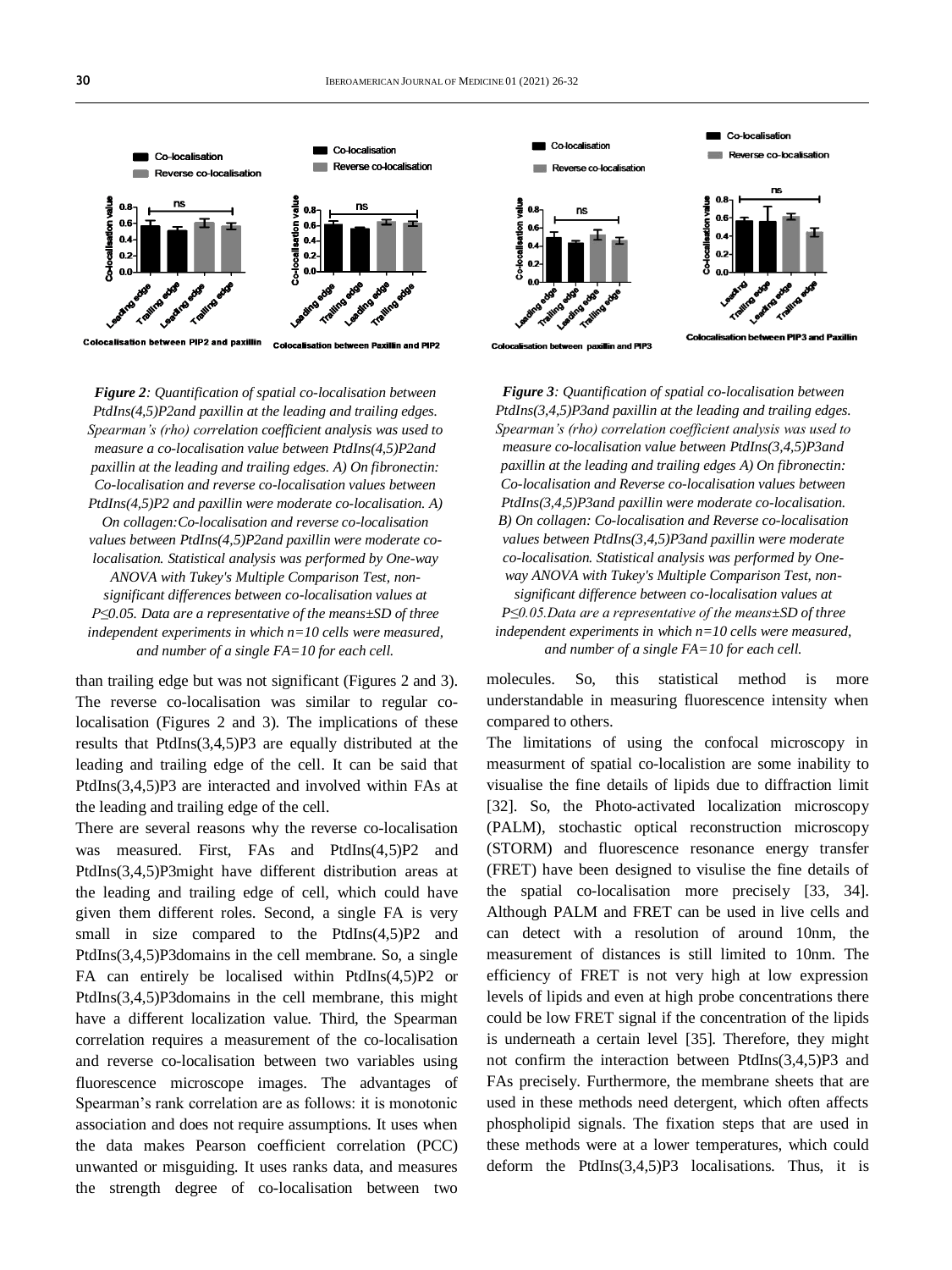difficult to detect them in live cells under these physiological conditions [36].

### **5. CONCLUSIONS**

Our results suggest that PtdIns(3,4,5)P3 and PtdIns(4,5)P2 are equally distributed at the leading and trailing edge of the cell and interacted with paxillin at the leading and trailing edge of the cell. This means that  $PtdIns(4,5)P2$  and  $PtdIns(3,4,5)P3$ play an equal role at the leading and trailing edges of the cancer metastasis through interaction with FA proteins.

### **6. ACKNOWLEDGEMENTS**

We thank our Iraqi ministry of higher education and scientific research and all staffs and technicians in University of Reading (UK).

# **7. REFERENCES**

*1. Baenke F, Peck B, Miess H, Schulze A. Hooked on fat: the role of lipid synthesis in cancer metabolism and tumour development. Dis Model Mech. 2013;6(6):1353-63. doi[: 10.1242/dmm.011338.](https://doi.org/10.1242/dmm.011338)*

*2. Thapa N, Choi S, Tan X, Wise T, Anderson RA. Phosphatidylinositol Phosphate 5-Kinase Iγ and Phosphoinositide 3-Kinase/Akt Signaling Couple to Promote Oncogenic Growth. J Biol Chem. 2015;290(30):18843-54. doi: [10.1074/jbc.M114.596742.](https://doi.org/10.1074/jbc.m114.596742)*

*3. Zhou H, Huang S. Role of mTOR signaling in tumor cell motility, invasion and metastasis. Curr Protein Pept Sci. 2011;12(1):30-42. doi: [10.2174/138920311795659407.](https://doi.org/10.2174/138920311795659407)*

*4. Lattanzio R, Piantelli M, Falasca M. Role of phospholipase C in cell invasion and metastasis. Adv Biol Regul. 2013;53(3):309-18. doi: [10.1016/j.jbior.2013.07.006.](https://doi.org/10.1016/j.jbior.2013.07.006)*

*5. Maffucci T, Cooke FT, Foster FM, Traer CJ, Fry MJ, Falasca M. Class II phosphoinositide 3-kinase defines a novel signaling pathway in cell migration. J Cell Biol. 2005;169(5):789-99. doi[: 10.1083/jcb.200408005.](https://doi.org/10.1083/jcb.200408005)*

*6. Edling CE, Selvaggi F, Buus R, Maffucci T, Di Sebastiano P, Friess H, et al. Key role of phosphoinositide 3-kinase class IB in pancreatic cancer. Clin Cancer Res. 2010 Oct 15;16(20):4928-37. doi[: 10.1158/1078-0432.CCR-10-](https://doi.org/10.1158/1078-0432.ccr-10-1210) [1210.](https://doi.org/10.1158/1078-0432.ccr-10-1210)*

*7. Bader AG, Kang S, Vogt PK. Cancer-specific mutations in PIK3CA are oncogenic in vivo. Proc Natl Acad Sci U S A. 2006;103(5):1475-9. doi: [10.1073/pnas.0510857103.](https://doi.org/10.1073/pnas.0510857103)*

*8. Bader AG, Kang S, Zhao L, Vogt PK. Oncogenic PI3K deregulates transcription and translation. Nat Rev Cancer. 2005;5(12):921-9. doi: [10.1038/nrc1753.](https://doi.org/10.1038/nrc1753)*

*9. Kang S, Bader AG, Vogt PK. Phosphatidylinositol 3-kinase mutations identified in human cancer are oncogenic. Proc Natl Acad Sci U S A. 2005;102(3):802-7. doi[: 10.1073/pnas.0408864102.](https://doi.org/10.1073/pnas.0408864102)*

*10. Shayesteh L, Lu Y, Kuo WL, Baldocchi R, Godfrey T, Collins C, et al. PIK3CA is implicated as an oncogene in ovarian cancer. Nat Genet. 1999 Jan;21(1):99-102. doi[: 10.1038/5042.](https://doi.org/10.1038/5042)*

*11. Li J, Yen C, Liaw D, Podsypanina K, Bose S, Wang SI, et al. PTEN, a putative protein tyrosine phosphatase gene mutated in human brain, breast,*  *and prostate cancer. Science. 1997;275(5308):1943-7. doi: [10.1126/science.275.5308.1943.](https://doi.org/10.1126/science.275.5308.1943)*

*12. Majerus PW, York JD. Phosphoinositide phosphatases and disease. J Lipid Res. 2009;50 Suppl(Suppl):S249-54. doi[: 10.1194/jlr.R800072-JLR200.](https://doi.org/10.1194/jlr.r800072-jlr200)*

*13. Hilpelä P, Vartiainen MK, Lappalainen P. Regulation of the actin cytoskeleton by PI(4,5)P2 and PI(3,4,5)P3. Curr Top Microbiol Immunol. 2004;282:117-63. doi[: 10.1007/978-3-642-18805-3\\_5.](https://doi.org/10.1007/978-3-642-18805-3_5)*

*14. Sun Y, Ling K, Wagoner MP, Anderson RA. Type I gamma phosphatidylinositol phosphate kinase is required for EGF-stimulated directional cell migration. J Cell Biol. 2007;178(2):297-308. doi: [10.1083/jcb.200701078.](https://doi.org/10.1083/jcb.200701078)*

*15. Raucher D, Stauffer T, Chen W, Shen K, Guo S, York JD, et al. Phosphatidylinositol 4,5-bisphosphate functions as a second messenger that regulates cytoskeleton-plasma membrane adhesion. Cell. 2000;100(2):221-8. doi[: 10.1016/s0092-8674\(00\)81560-3.](https://doi.org/10.1016/s0092-8674(00)81560-3)*

*16. Legate KR, Takahashi S, Bonakdar N, Fabry B, Boettiger D, Zent R, et al. Integrin adhesion and force coupling are independently regulated by localized PtdIns(4,5)2 synthesis. EMBO J. 2011;30(22):4539-53. doi: [10.1038/emboj.2011.332.](https://doi.org/10.1038/emboj.2011.332)*

*17. Di Paolo G, Pellegrini L, Letinic K, Cestra G, Zoncu R, Voronov S, et al. Recruitment and regulation of phosphatidylinositol phosphate kinase type 1 gamma by the FERM domain of talin. Nature. 2002;420(6911):85-9. doi: [10.1038/nature01147.](https://doi.org/10.1038/nature01147)*

*18. Izard T, Brown DT. Mechanisms and Functions of Vinculin Interactions with Phospholipids at Cell Adhesion Sites. J Biol Chem. 2016;291(6):2548-55. doi[: 10.1074/jbc.R115.686493.](https://doi.org/10.1074/jbc.r115.686493)*

*19. Wu Z, Li X, Sunkara M, Spearman H, Morris AJ, Huang C. PIPKIγ regulates focal adhesion dynamics and colon cancer cell invasion. PLoS One. 2011;6(9):e24775. doi[: 10.1371/journal.pone.0024775.](https://doi.org/10.1371/journal.pone.0024775)*

*20. Chandrasekar I, Stradal TE, Holt MR, Entschladen F, Jockusch BM, Ziegler WH. Vinculin acts as a sensor in lipid regulation of adhesion-site turnover. J Cell Sci. 2005;118(Pt 7):1461-72. doi[: 10.1242/jcs.01734.](https://doi.org/10.1242/jcs.01734)*

*21. Wang JH. Pull and push: talin activation for integrin signaling. Cell Res. 2012;22(11):1512-4. doi[: 10.1038/cr.2012.103.](https://doi.org/10.1038/cr.2012.103)*

*22. Yuan Y, Li L, Zhu Y, Qi L, Azizi L, Hytönen VP, et al. The molecular basis of talin2's high affinity toward β1-integrin. Sci Rep. 2017;7:41989. doi: [10.1038/srep41989.](https://doi.org/10.1038/srep41989)*

*23. Rubashkin MG, Cassereau L, Bainer R, DuFort CC, Yui Y, Ou G, et al. Force engages vinculin and promotes tumor progression by enhancing PI3K activation of phosphatidylinositol (3,4,5)-triphosphate. Cancer Res. 2014;74(17):4597-611. doi[: 10.1158/0008-5472.CAN-13-3698.](https://doi.org/10.1158/0008-5472.can-13-3698)*

*24. Greenwood JA, Theibert AB, Prestwich GD, Murphy-Ullrich JE. Restructuring of focal adhesion plaques by PI 3-kinase. Regulation by PtdIns (3,4,5)-p(3) binding to alpha-actinin. J Cell Biol. 2000;150(3):627-42. doi: [10.1083/jcb.150.3.627.](https://doi.org/10.1083/jcb.150.3.627)*

*25. Zinchuk V, Wu Y, Grossenbacher-Zinchuk O. Bridging the gap between qualitative and quantitative colocalization results in fluorescence microscopy studies. Sci Rep. 2013;3:1365. doi[: 10.1038/srep01365.](https://doi.org/10.1038/srep01365)*

*26. Dunn KW, Kamocka MM, McDonald JH. A practical guide to evaluating colocalization in biological microscopy. Am J Physiol Cell Physiol. 2011;300(4):C723-42. doi[: 10.1152/ajpcell.00462.2010.](https://doi.org/10.1152/ajpcell.00462.2010)*

*27. Hauke J, Kossowski T. Comparison of Values of Pearson's and Spearman's Correlation Coefficients on the Same Sets of Data. Quaest Geogr. 2011;30(2):87-93. doi[: 10.2478/v10117-011-0021-1.](https://doi.org/10.2478/v10117-011-0021-1)*

*28. Falke JJ, Ziemba BP. Interplay between phosphoinositide lipids and calcium signals at the leading edge of chemotaxing ameboid cells. Chem Phys Lipids. 2014;182:73-9. doi[: 10.1016/j.chemphyslip.2014.01.002.](https://doi.org/10.1016/j.chemphyslip.2014.01.002)*

*29. Thapa N, Anderson RA. PIP2 signaling, an integrator of cell polarity and vesicle trafficking in directionally migrating cells. Cell Adh Migr. 2012;6(5):409-12. doi[: 10.4161/cam.21192.](https://doi.org/10.4161/cam.21192)*

*30. Nishioka T, Aoki K, Hikake K, Yoshizaki H, Kiyokawa E, Matsuda M. Rapid turnover rate of phosphoinositides at the front of migrating MDCK cells. Mol Biol Cell. 2008;19(10):4213-23. doi[: 10.1091/mbc.e08-03-0315.](https://doi.org/10.1091/mbc.e08-03-0315)*

*31. Sharma VP, DesMarais V, Sumners C, Shaw G, Narang A. Immunostaining evidence for PI(4,5)P2 localization at the leading edge of chemoattractantstimulated HL-60 cells. J Leukoc Biol. 2008;84(2):440-7. doi: [10.1189/jlb.0907636.](https://doi.org/10.1189/jlb.0907636)*